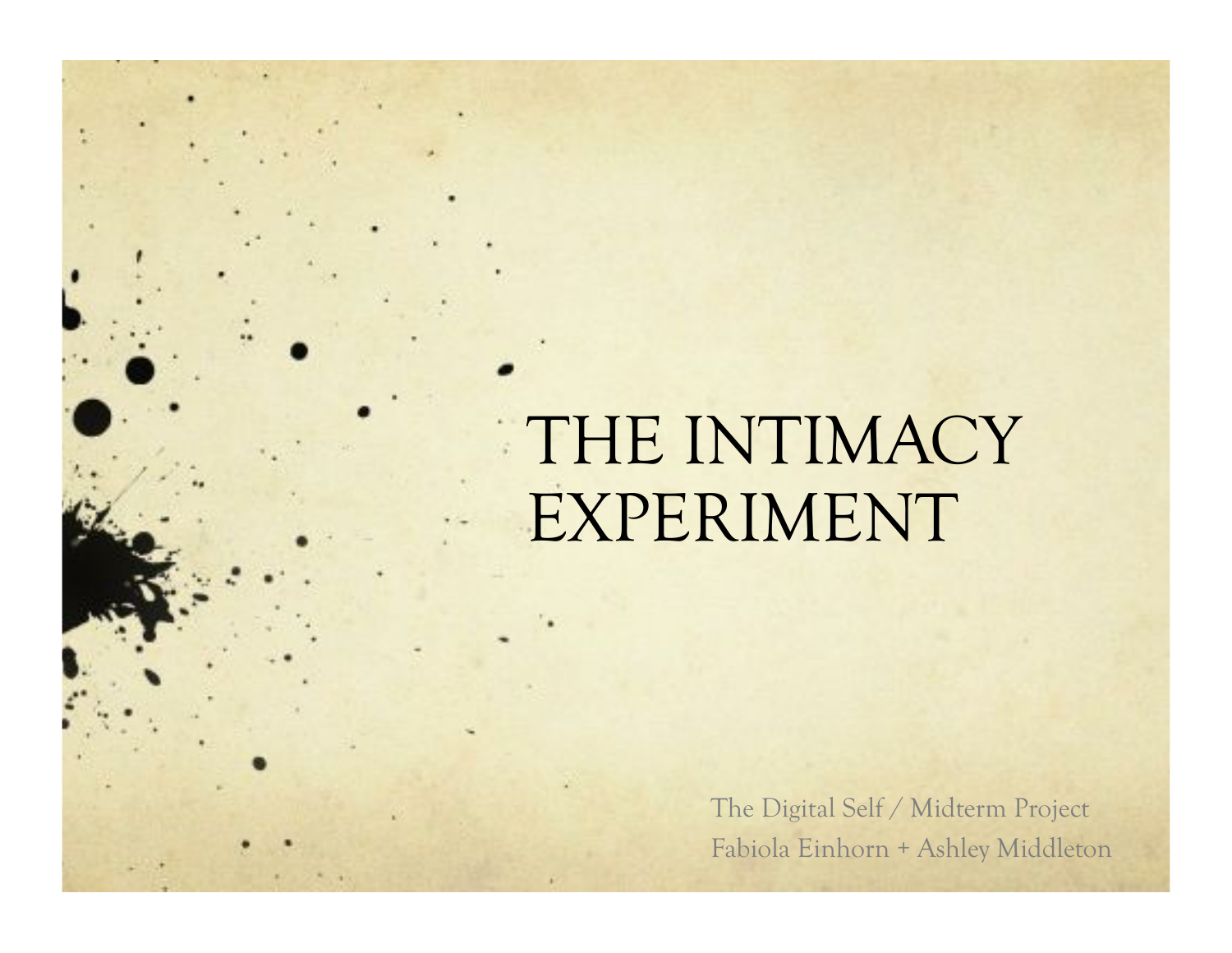#### **STATEMENT**

This project aims to explore intimacy within the realm of strangers. By monitoring the heart rate of two individuals, as they begin the Intimacy Experiment (see explanation), we will examine points of potential comfort and discomfort. The investigation will produce images of each stranger's face, and body gestures, captured by their partner's accelerated heart rate.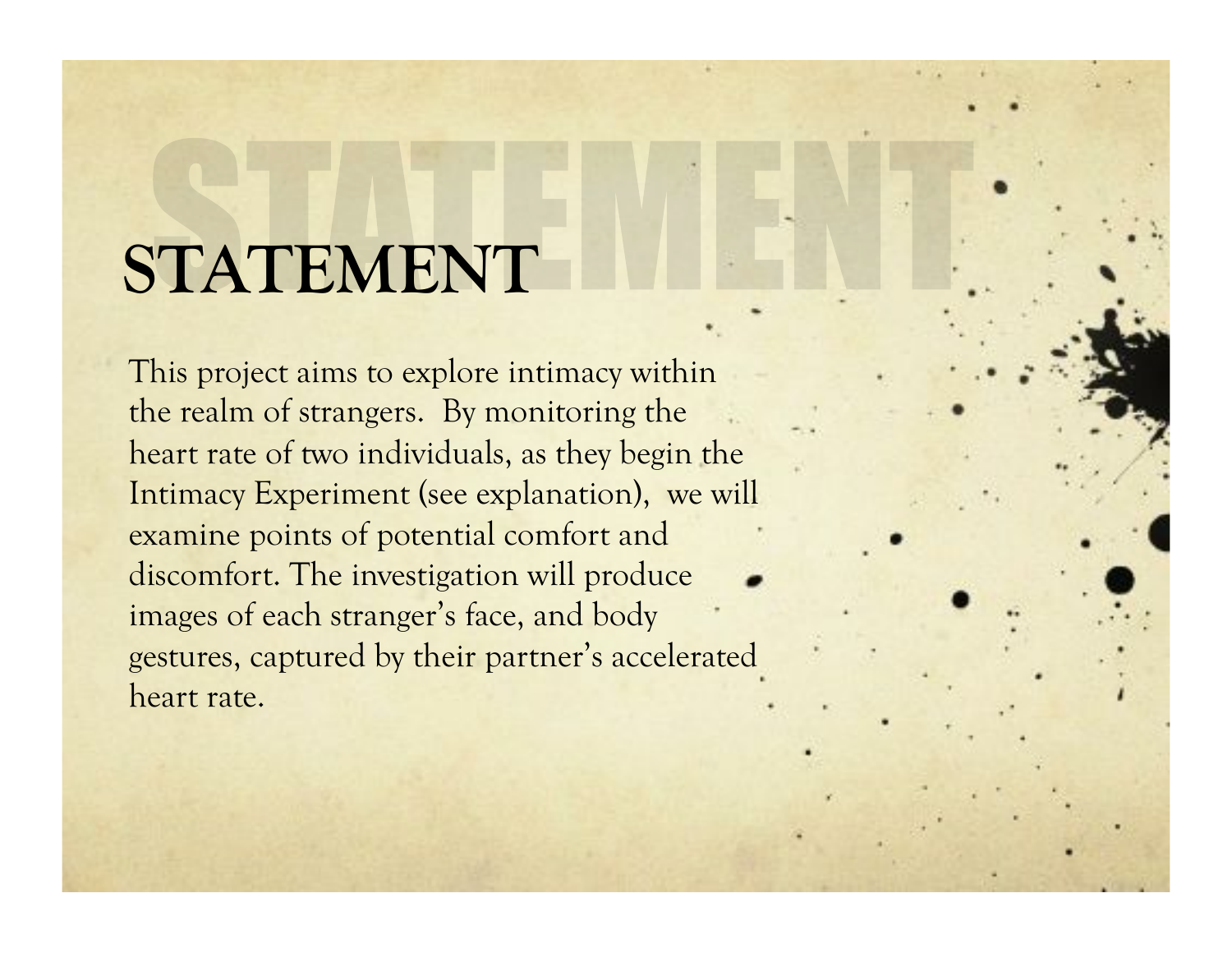# **DEALS WITH…**

> Embodiment

Body + Technology in the Art World

Modern Day Relations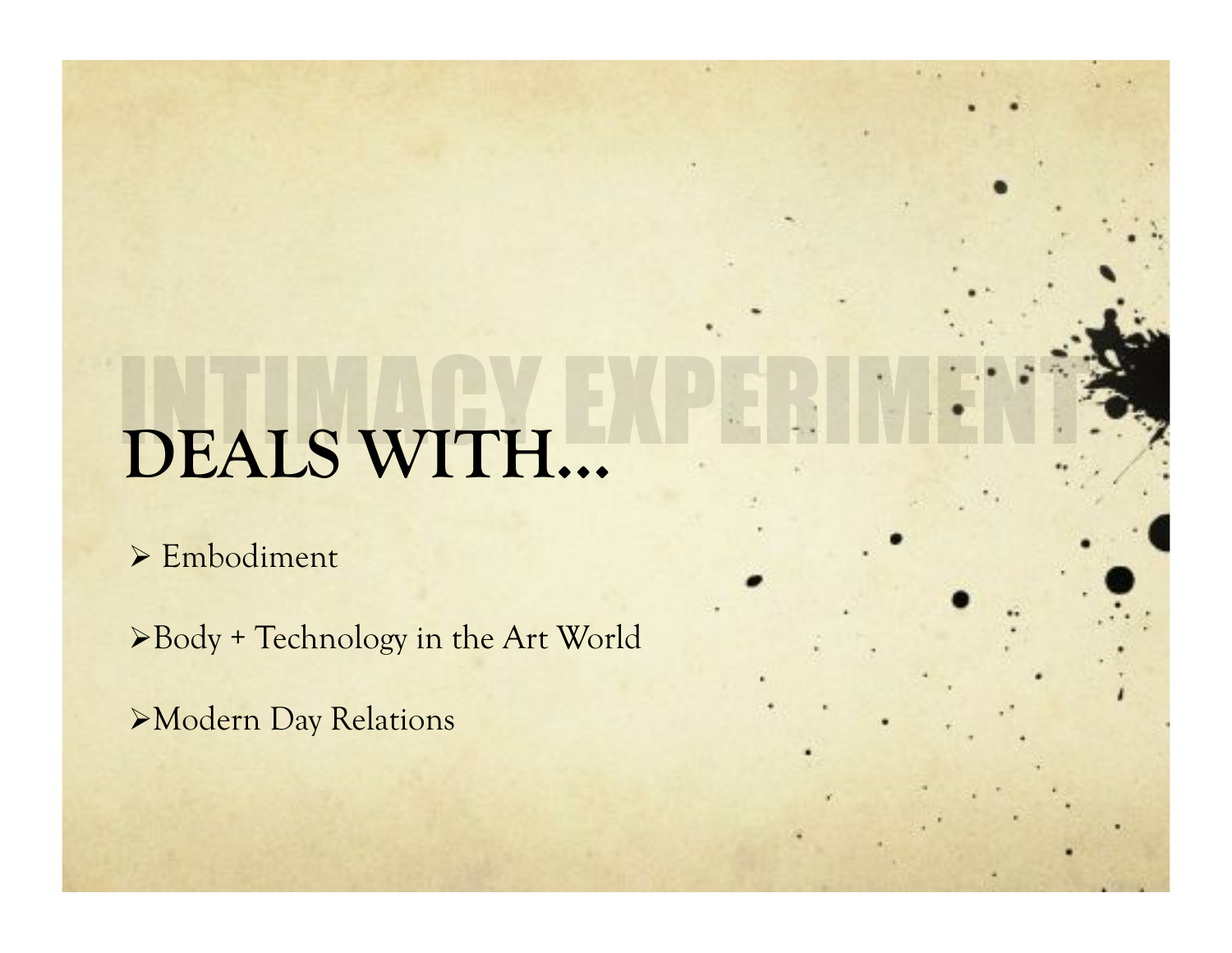- $\triangleright$  Select two strangers from the street in NYC.
- With GoPro attachments they will begin a choreography of body integration for 10 minutes. Integrating moves are still being determined.
- A normal resting heart rate for adults ranges from **60 to 100 beats a minute.**  Anything over 100 beats per minute will cause the GoPro to take a picture.
- Interactions will be documented with one GoPro per person (possibly mounted on the head or chest) and one video camera on a tripod, off to the side.

#### STEP BY STEP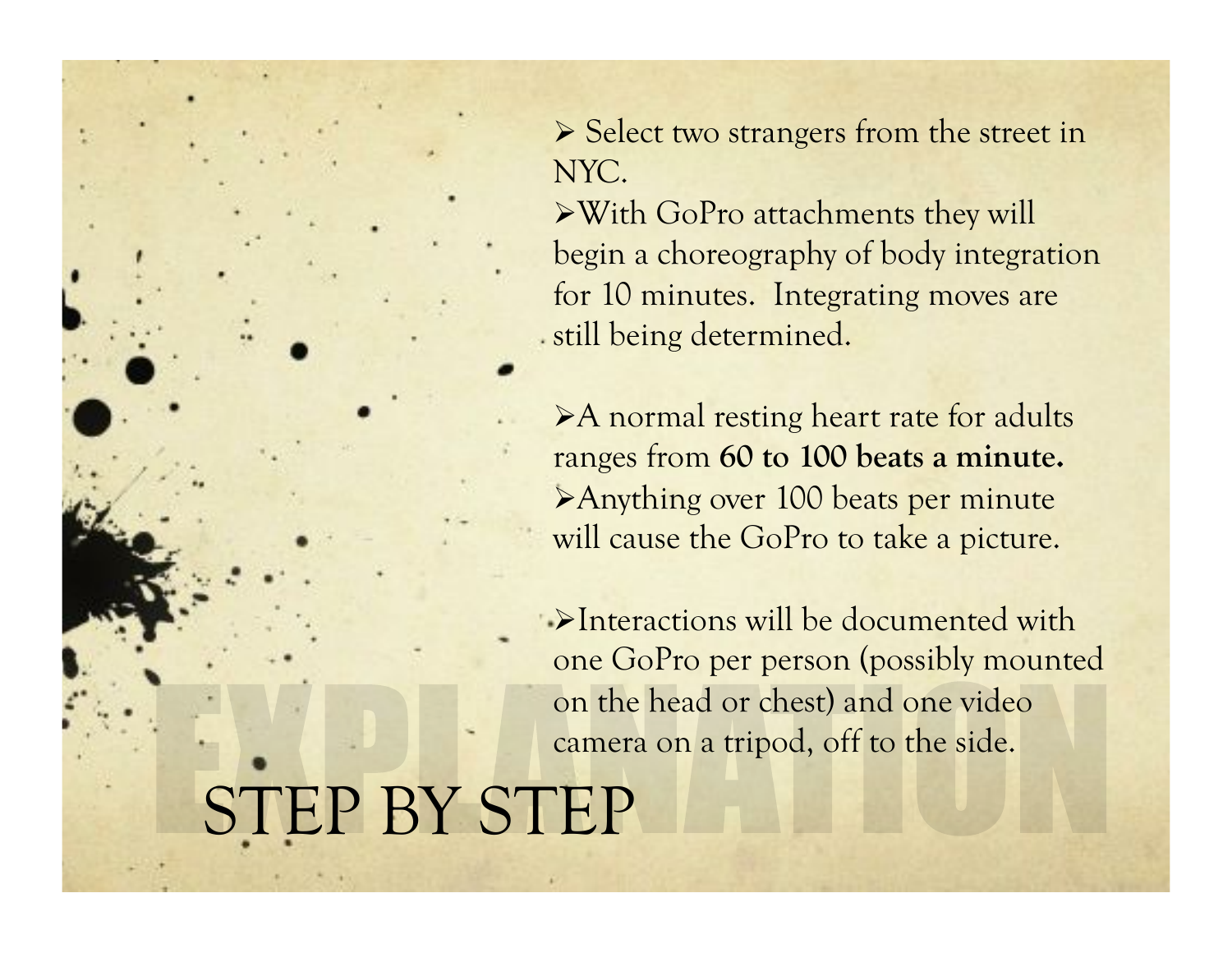#### SIMILAR PROJECTS

Gender Swap Experiment

Phillip Toledano's Portraits of People Playing Video Games

Marina Abramovic 's Imponderabilia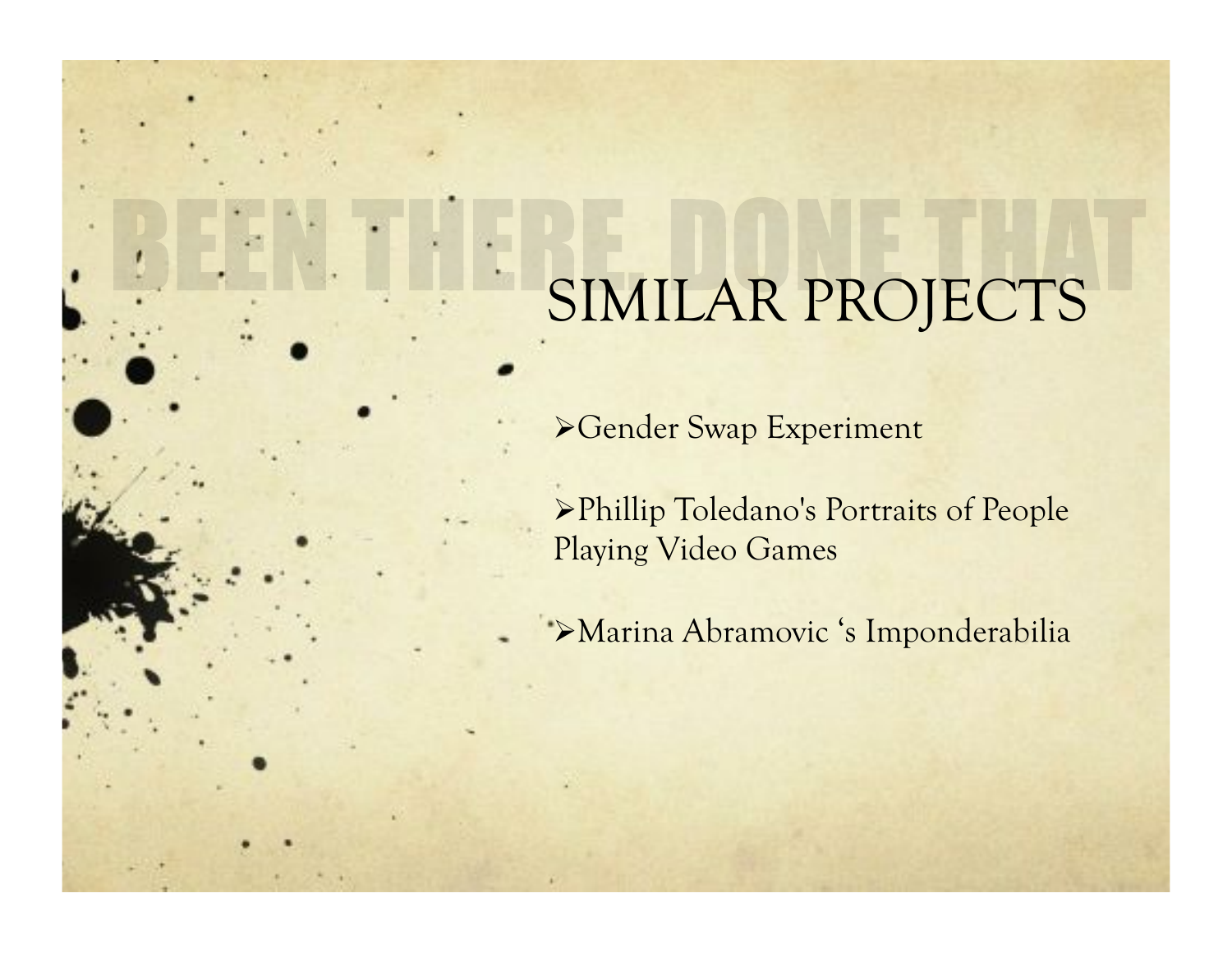## TOOLS

-







**heart rate monitor**  senses pulse

**arduino** is programmed to make the gopro take pictures while pulse increases

**hero 3** – the more nervous the person is the more pictures are taken